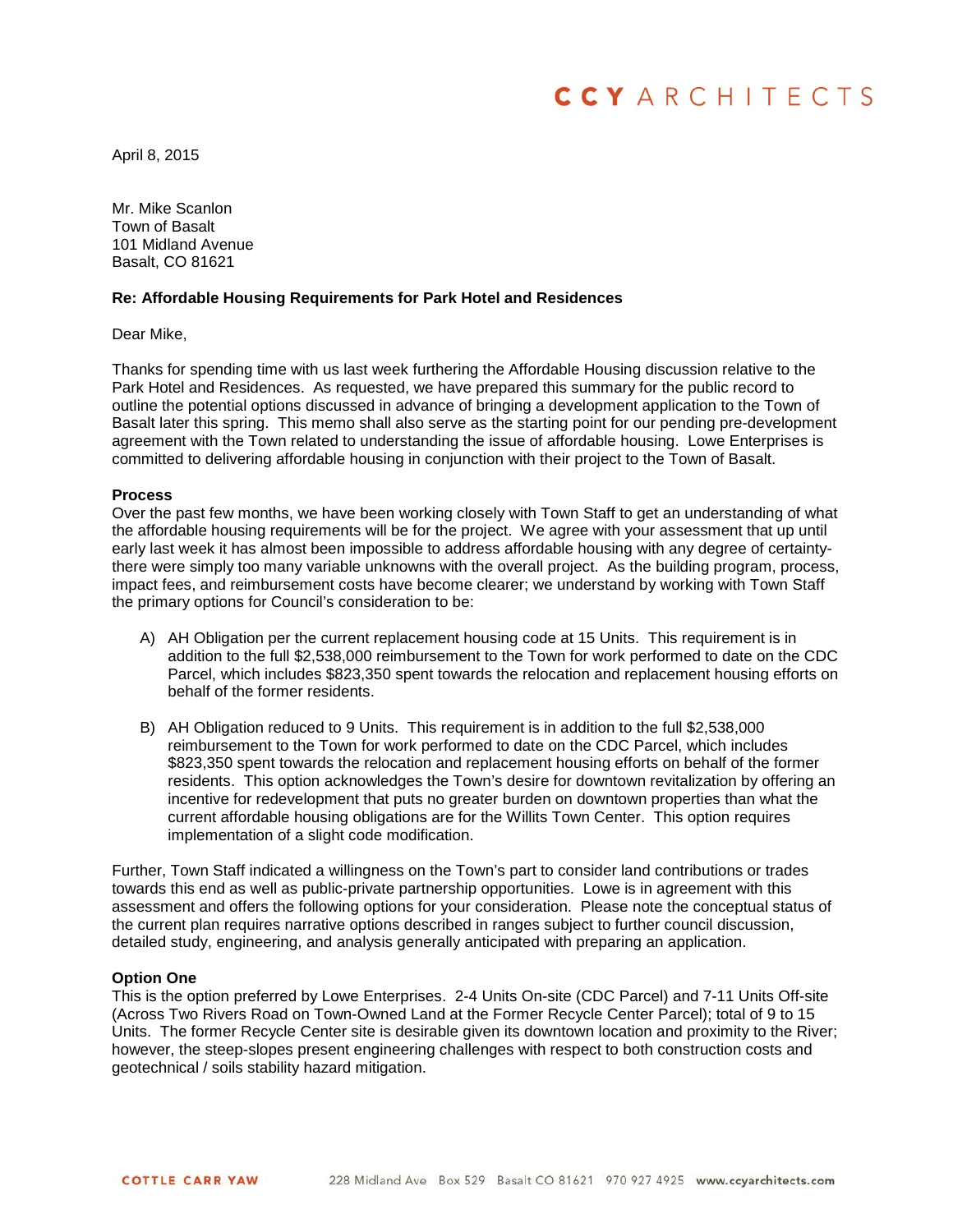## **Affordable Housing Requirements Page Two**

Buildings on the former Recycle Center, configured as both "flats" and "townhomes," take advantage of large south-facing view corridors through the Park Hotel and Residences. Units on the CDC Parcel will be distributed between each of the three buildings contemplated in the Park Hotel and Residences plan. Off-Street parking is provided in both "tuck-under" and "surface lot" configurations with 1-space allocated per unit for the portion of the project on the former Recycle Center. Parking for affordable housing located on the CDC Parcel is provided in a sub-grade parking structure with 1-space allocated for each unit.

## **Option Two**

Explores beginning the redevelopment of Lions Park with a Mixed-Use building located to the west of the Wyly Arts Center containing 4-6 affordable housing units. Possible street-level uses include Wyly expansion space, day-care facility, or business incubation. Likewise, affordable housing units, configured as "flats," would be located on upper levels. Challenges with the Lions Park site include executing public-private partnership agreements and the costs associated with providing on-site parking in a sub-grade parking structure. In this option, additional affordable housing units would be located on the CDC Parcel as well as on the former Recycle Center site- presumably in a 0-2 and 5-7 ratio respectively. In total, Option Two also contains 9 to 15 Units of affordable housing downtown.

## **Option Three**

Cash-in-Lieu. Staff has identified potential receiver sites downtown at Gold Rivers Court and along the Highway 82 corridor in the stalled Real America project. While this may be the most direct approach and quickest to bring product on-line, it does not further leverage the downtown revitalization that the Park Hotel and Residences project will bring to the Town.

Again, Mike- we appreciate your positive efforts to keep the ball moving forward and hope this memo helps clarify the Lowe Enterprises' position on affordable housing: Let density drive revitalization! Please let me know at your earliest convenience if you have any further questions or comments with respect to our understanding of this requirement.

Sincerely,

Chris Touchette, AIA Principal

cc: Jim DeFrancia, Skip Behrhorst, John Cottle **Attachment**